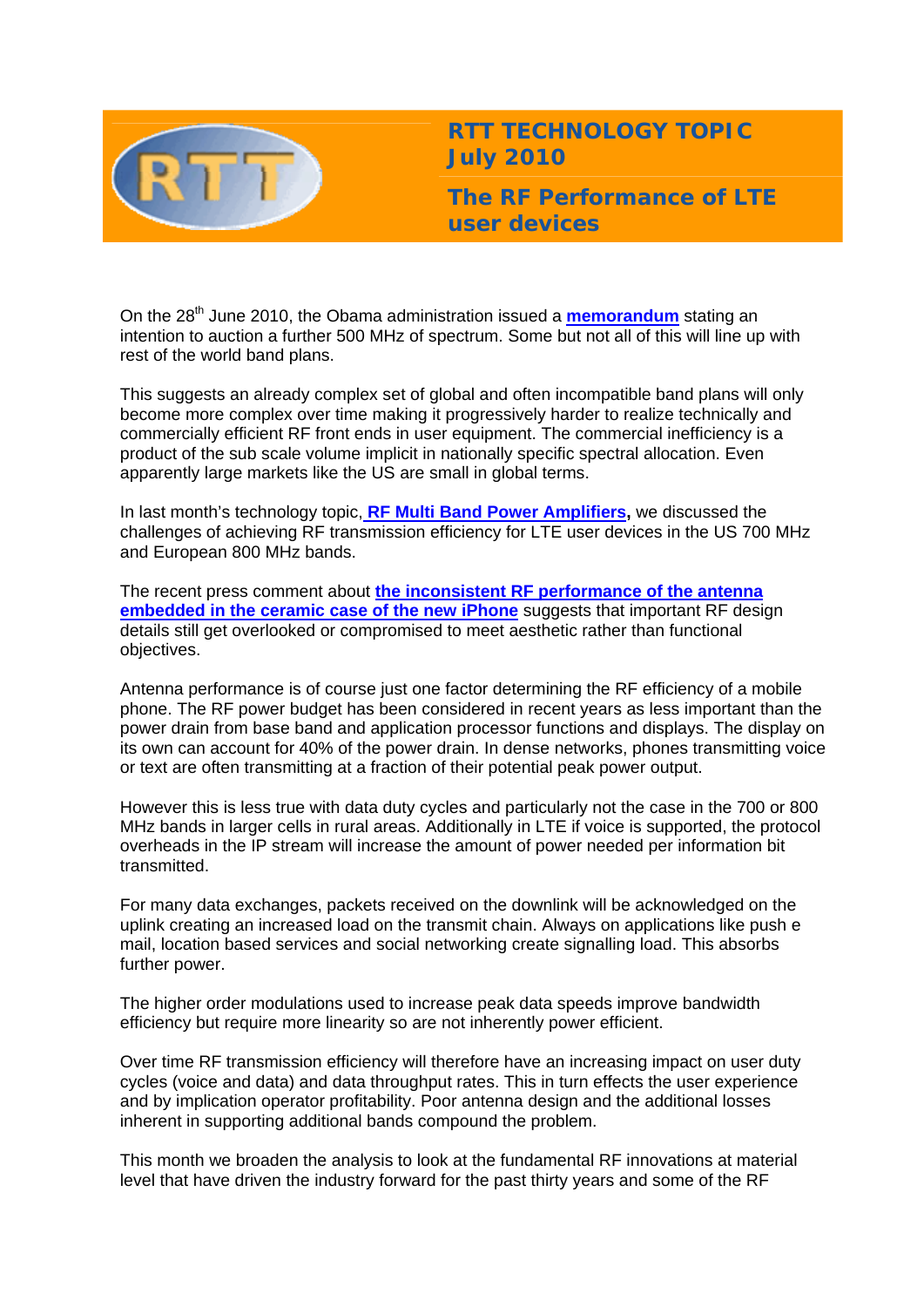efficiency challenges and opportunities that exist looking forward in multi band mobile broadband user devices.

Alternatives such as higher capacity batteries offer only a partial answer – substantial RF device efficiency gains are needed in order to avoid heat dissipation issues.

Similarly algorithmic innovation can deliver efficiency gains at system level but these gains are inherently constrained by physical RF hardware limitations.

RF hardware innovation opportunities exist and some are identified below but the commercial incentives needed to translate these opportunities into market reality are not always clear. A failure to resolve this potentially compromises present and future spectral and network investment.

### **RF Power amplifiers – materials and process innovation**

In last month's technology topic we highlighted that transmission efficiency is compromised by the difficulty of matching the power amplifier to the antenna or multiple antennas and to the switch path or multiple switch paths across broad operational bandwidths. However transmission efficiency is also influenced by the material and process used for the amplifier itself.

The provenance of many of today's power amplifiers can be traced back to military applications in the 1980's, partly the result of the Reagan Star Wars programme.

This provided the basis for the commercialisation of processes such as gallium arsenide in the early 1990's which provided gains in power efficiency to off set some of the efficiency loss implicit in working at higher frequencies,1800 MHz and above, and needing to preserve wanted AM components in the modulated waveform.

In some markets, GSM for example, CMOS based amplifiers helped to drive down costs and provided a good trade off between cost and performance but for most other applications GaAs provided a more optimum cost/performance compromise.

This is still true today. WCDMA or LTE is a significantly more onerous design challenge than GSM but CMOS would be an attractive option in terms of power consumption, cost and integration capability if noise could be reduced sufficiently.

Noise can be reduced by increasing voltage. This also helps increase the passive output matching bandwidth of the device. However good high frequency performance requires current to flow rapidly through the construction of the base area of the transistor. In CMOS devices this is achieved by reducing the thickness of the base to microns or sub microns but this reduces the breakdown voltage of the device.

The two design objectives, higher voltage for lower noise and a thinner base for higher electron mobility are therefore directly opposed. At least two vendors are actively pursuing the use of CMOS for LTE user devices but whether a cost performance cross over point has been reached is still open to debate.

Gallium arsenide in comparison allows electrons to move faster and can therefore generally deliver a better compromise between efficiency, noise and stability, a function of input impedance. However the material has a lower thermal conductivity than CMOS and is more brittle. This means that it can only be manufactured in smaller wafers which increases cost. The material is less common than silicon, the world's most common chemical element, and demands careful and potentially costly environmental management.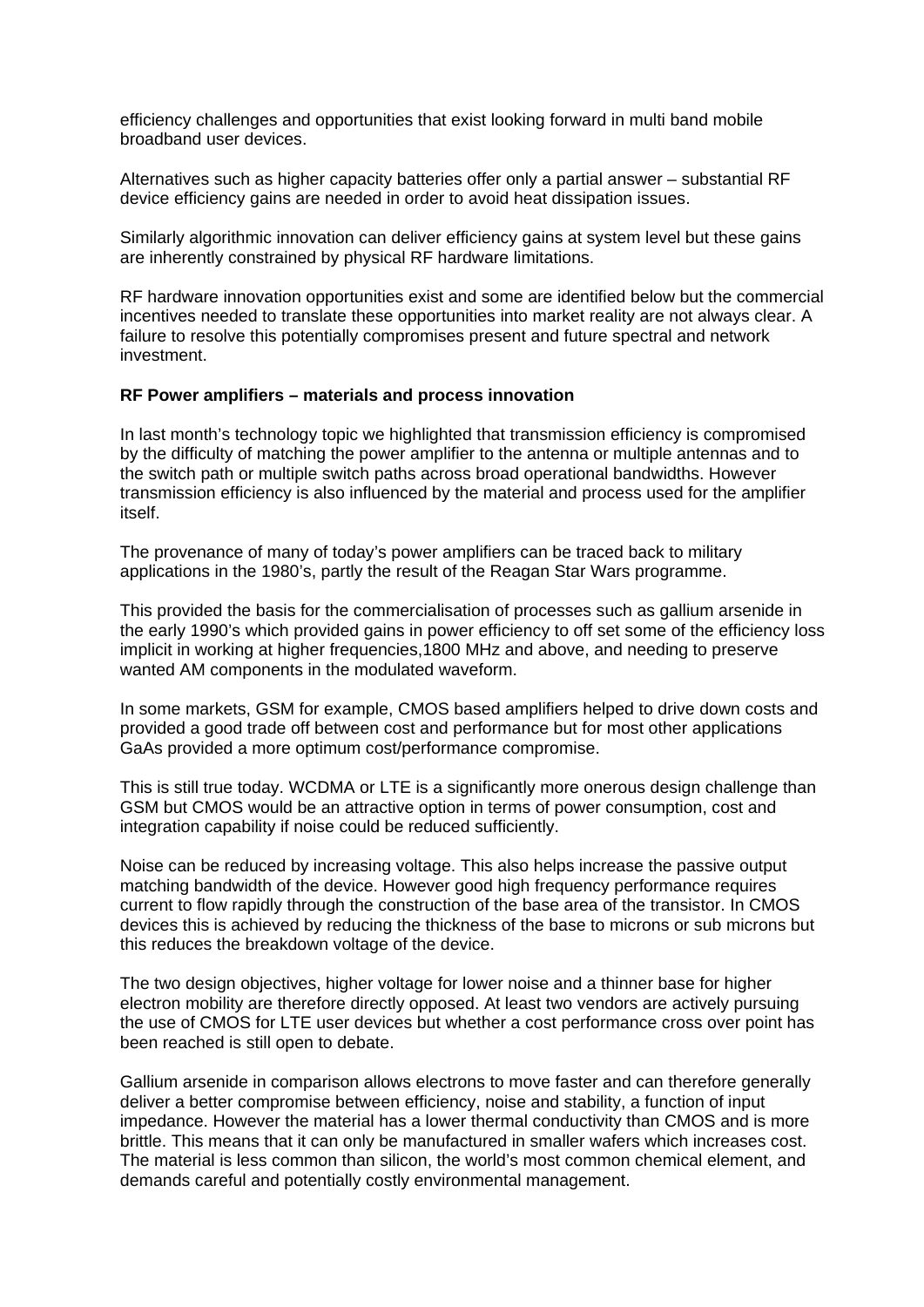But as at today, gallium arsenide remains dominant in 3G user devices for the immediately foreseeable future and is still the preferred choice for tier 1 PA vendors.

Gallium nitride, already used in base station amplifiers is another alternative with electron mobility equivalent to GaAs but with higher power density allowing smaller devices to handle more power. Gallium nitride power amplifiers will be used for **example [in the next](http://www.triquint.com/contacts/press/dspPressRelease.cfm?pressid=461)  [generation of unmanned aerial vehicles.](http://www.triquint.com/contacts/press/dspPressRelease.cfm?pressid=461)** However gallium nitride devices exhibit memory effects which have to be understood and managed. Agilent have a useful **[application note](http://cp.literature.agilent.com/litweb/pdf/5990-5799EN.pdf)** on how to use X parameters to model these effects.

Silicon germanium is another option, inherently low noise but with significantly lower leakage current than GaAs and even silicon. However an additional thin base deposition of germanium is required which adds cost.

There is therefore still considerable scope for process innovation but just because something is technically feasible and able to deliver value in terms of the user experience through longer duty cycles and faster data throughput does not mean that innovation or change makes commercial sense.

For example Tier 1 PA vendors all have sunk significant investment in gallium arsenide processes which they would like to fully recover.

#### **RF switch - materials and process innovation**

The same argument applies to the RF switch where GaAs FET devices have delivered performance gain based on significant process investments. Applications include band switching and TDD switching in GSM and potentially LTE TDD user equipment.

RF MEMS have also been proposed as TDD switches though doubts about mechanical reliability over millions of duty cycles have so far prevented their adoption. A MEMS based switch is a broadband device with low insertion loss, good isolation and good linearity and is physically small. Being electrostatically activated it needs a high voltage which is inconvenient but means the devices draw low current so are power efficient. Solving mechanical durability problems in these very small devices is however complex and involves implementation risks that are generally not commensurate with the short term returns needed from venture capital investment.

For band switching, other processes have started to be introduced. For example silicon can be combined with a sapphire substrate to achieve low loss and low capacitance and is **[used](http://www.rttonline.com/tt/TT2010_005.pdf)  [effectively in many present WCDMA multi band switch paths.](http://www.rttonline.com/tt/TT2010_005.pdf)**

Silicon on sapphire is widely used in military and space communication and is one of several silicon on insulator (SOI) combinations that offer performance advantage with only marginal cost premiums in the front end RF BOM.

#### **RF Capacitors and voltage tuneable devices**

Silicon nitride, obtained by a direct reaction between silicon and nitride at high temperatures is used as an efficient dialectic in chip and integrated capacitors but capacitors are also starting to be fabricated as RF MEMS – using micro machining to build structures in CMOS to create tuneable devices for adaptive matching, essentially lots of capacitors (eighty or so) built on one die. Polymer based MEMS switches with lower actuation voltages are another potential option.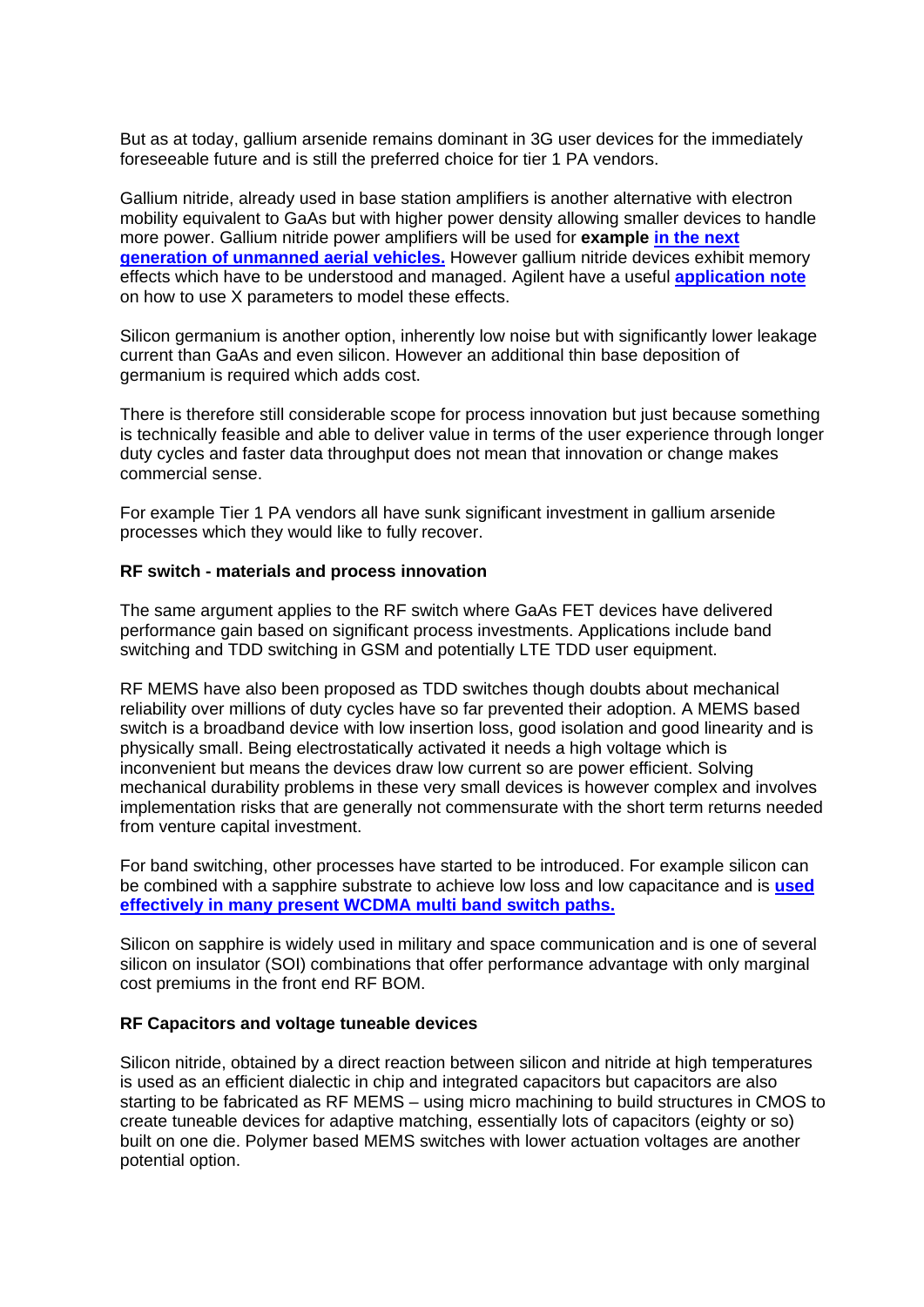Voltage tuneable devices are also being built out of composite thin film barium strontium titanate doped ceramic materials.

Adaptive matching techniques are presently being focussed on off setting losses from mismatches on the TX path caused by changes in load condition caused, for example, by hand capacitive effects.

Longer term these techniques could be more aggressively applied to improving performance over extended operational bandwidths in multi band phones.

## **RF Filter innovation**

SAW filters, rather like GaAs power amplifiers and switches have now been in use for at least thirty years. SAW filters were originally used in military applications then in the IF stages of colour TV's then in mobile phones.

SAW filters are a form of MEMS device using semiconductor processes to produce combed electrodes that are a metallic deposit on a piezo electric substrate. SAW devices are used as filters, resonators and oscillators and appear both in the RF and IF (intermediate frequency) stages of mobile phone designs.

In a SAW device, the surface acoustic wave propagates as the name suggests over the surface of the device.

An alternative is a device known as a Bulk Acoustic Resonator where a thin film of piezo electric material is sandwiched between two metal electrodes. Hence they are often known as Thin Film Bulk Acoustic Resonator or T-FBAR devices. When an electric field is created between these electrodes an acoustic wave is launched into the structure. The vibrating part is either suspended over a substrate and manufactured on top of a sacrificial layer or supported around its perimeter as a stretched membrane with the substrate etched away.

The piezoelectric film is made of aluminium nitride deposited at a thickness of a few tens of microns, the thinner the film the higher the resonant frequency.

BAR filters are smaller than microwave ceramic filters and have a lower height profile and relatively sharp roll off characteristics. They are also more temperature resilient than SAW devices and can therefore live more happily in densely populated heat sources such as transceivers and power amplifiers.

However this does not mean they are temperature insensitive and both BAR and SAW filters drift with temperature and require temperature compensation.

# **RF oscillator innovation**

Similar limitations have to date prevented RF MEMS devices being used to replace quartz crystal based oscillators and other resonant devices at least in mobile phones where short and long term accuracy, stability and phase noise are critical performance metrics.

The problem with realising a practical resonator in a MEMS device is the large frequency coefficient of silicon, ageing, material fatigue and contamination. A single atomic layer of contaminant will shift the resonant frequency of the device.

As stated above, the frequency of an FBAR resonator is a function of the thickness of the film. Producing ten resonant frequencies requires ten separate deposition procedures which costs pretty much the same as ten separate FBAR filters.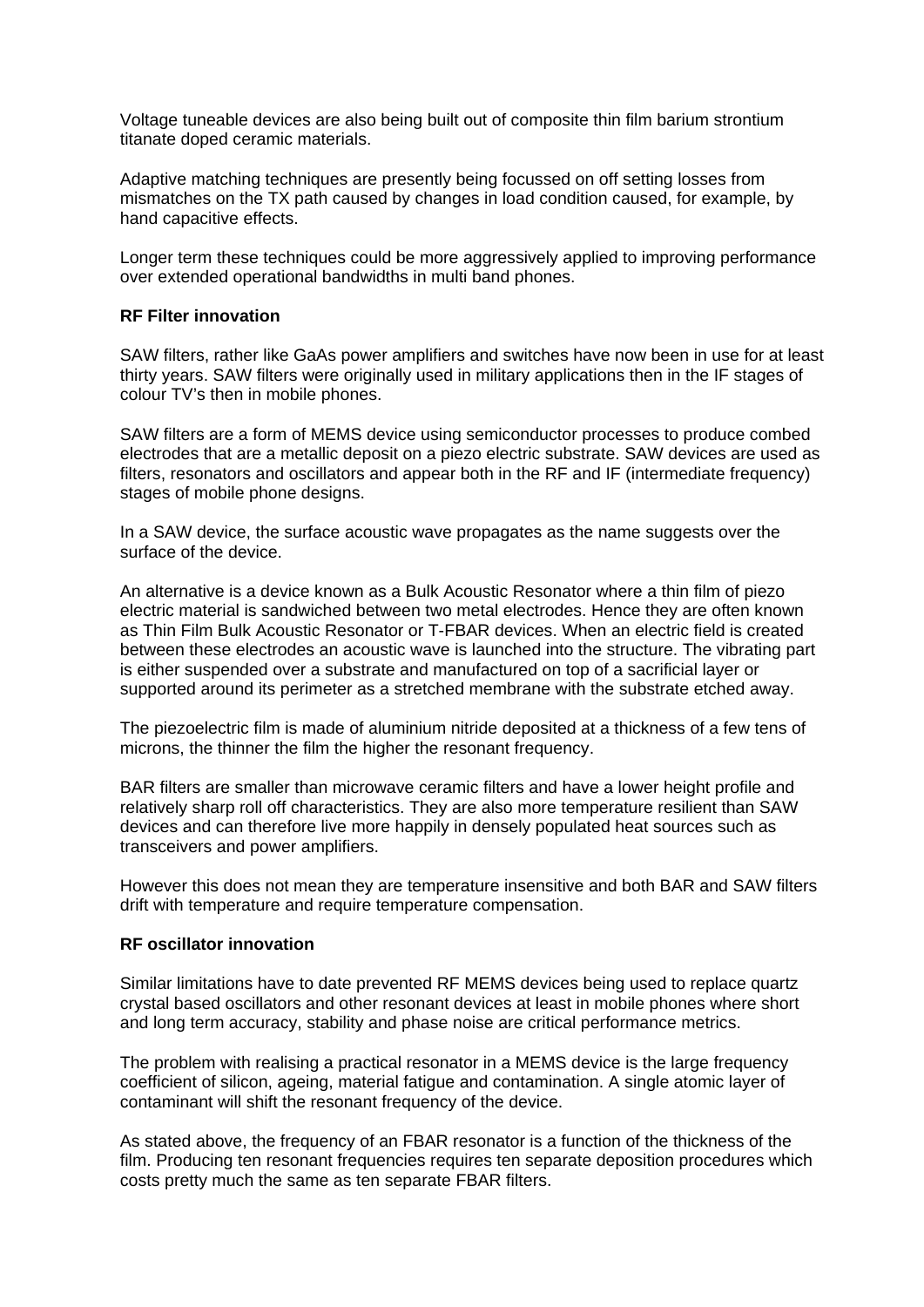In principle a single layer of silicon could be patterned to create parts that vibrate in directions that are parallel to the plane of the device. The lateral dimensions will determine the frequency.

However because the device is so tiny it is hard to control the resonant frequency and the fragility of the structure would mean it could not handle much power.

At some point in the future these devices have the potential to become building blocks of a new RF front end architecture which could deliver step function improvements both in terms of stability, sensitivity and selectivity.

In particular doing channel selection mechanically would allow a smart and or cognitive radio receiver to monitor multiple channels simultaneously without the power drain of present computational approaches. Case study of present progress is available from **[Sand9.](http://www.sand9.com/pdfs/Sand9_Chiba_2010.pdf)**

# **RF antenna innovation**

The need to support additional bands and multiple antennas per band is prompting substantial research into miniaturized adaptive antennas that are combined with adaptive sensing to off set hand capacitance effects. Small ceramic antennas are a candidate for miniaturized diversity applications including hybrid solutions with ceramic elements. The latest iPhone is an innovative example of the use of a ceramic casing as part of the antenna function but as stated above, appears to require more work to produce consistent RF performance.

Getting any of these devices to perform well across a wide range of operating conditions is not for the faint hearted and there can be a significant difference between theoretical performance and the real life result when users get involved.

### **RF component and process improvements need people to make them work**

This of course can be said for all forms of invention and innovation though is particular true of RF innovation where simulation of the real world and the impact if user behaviour is still less than perfect.

Fortuitously this makes experience a valuable prerequisite in the process of RF device design and system implementation and applies equally to all the areas of RF component innovation listed above.

However it cannot have escaped the notice of delegates to the various international microwave symposia that RF engineers rather like the quartz crystal, have something of an ageing problem.

This is a thirty year effect that can be traced back to a probably understandable belief in the global educational system that the world was going digital. This of course was never true – the real world around us remains defiantly analogue and ever more will be so.

The practical result is that we are short of young optimistic energetic motivated sober RF engineers to whom older engineers can pass on their practical knowledge and experience.

This in turn slows down the rate at which promising RF device innovations can be translated into cost and performance efficient RF system solutions.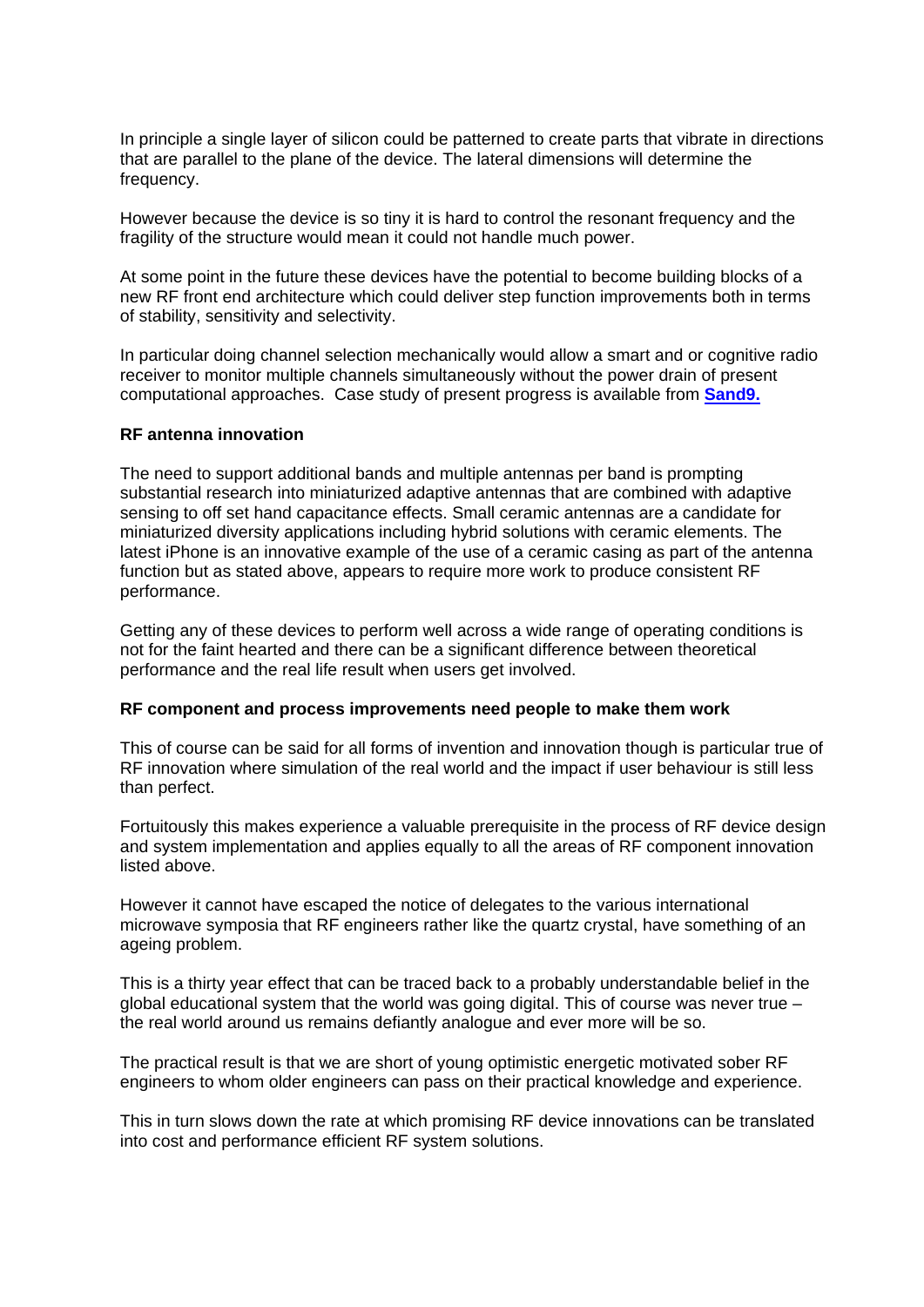# **The people and profitability problem**

There are other reasons for this. The gross margins on RF components are lower than other components in the phone but the process and implementation risks are greater, a disincentive to investment.

If there is no incentive to invest there is no pull through effect to encourage young engineers to study and help implement RF engineering innovation – a people and profitability problem.

In the final analysis the problem ends up at the operators door step.

Over the past ten years spectral and network investments have been predicated on delivering significant gains in peak and average data throughput. This has been achieved by delivering significant improvements in bandwidth efficiency. The problem is that there have not been parallel equivalent improvements in power efficiency.

So for example substantial technical research and marketing effort is invested in establishing spectral efficiency benchmarks measured in bits per hertz.

Minimal technical research and marketing effort is invested in establishing power efficiency benchmarks measured in joules per bit which are arguably rather more relevant to future business modelling.

It would be absurd for us to plan a future on the basis of mobile devices which can only be used when connected to a mains supply.

The step function improvement that is needed in power efficiency to avoid this will only be realised as and when or if substantial progress is made in the adoption of new RF components and new front end architectures in mobile user devices.

### **Summary**

A number of potentially important mobile user device RF hardware innovations are technically possible. It can be demonstrated that these innovations could deliver significant improvements in terms of the user experience and by implication could deliver additional operator value.

These innovations will only happen if sufficient returns can be achieved from RF hardware investment. Present market conditions suggest these potential returns are hard to realise. As a consequence it will be harder to achieve a positive return on present spectral and network investment.

### **Makingtelecomswork.com**

An additional level of detail on these topics can be accessed via the **[Resources section](http://www.makingtelecomswork.com/resources.html)** of our linked web site **[www.makingtelecomswork.com](http://www.makingtelecomswork.com/)**

**[www.makingtelecomswork.com](http://www.makingtelecomswork.com/)** provides a cost and time efficient way in which telecommunication engineers, product managers and policy makers can access **technical information and advice not readily available elsewhere in the public domain.** 

The web site also provides information on RTT workshops, **[Making Telecoms Work](http://www.makingtelecomswork.com/workshop_europe.html)  [Europe](http://www.makingtelecomswork.com/workshop_europe.html)**, **[Making Telecoms Work Asia](http://www.makingtelecomswork.com/workshop_asia.html)** and **[Making Telecoms Work in the US.](http://www.makingtelecomswork.com/workshop_usa.html)**